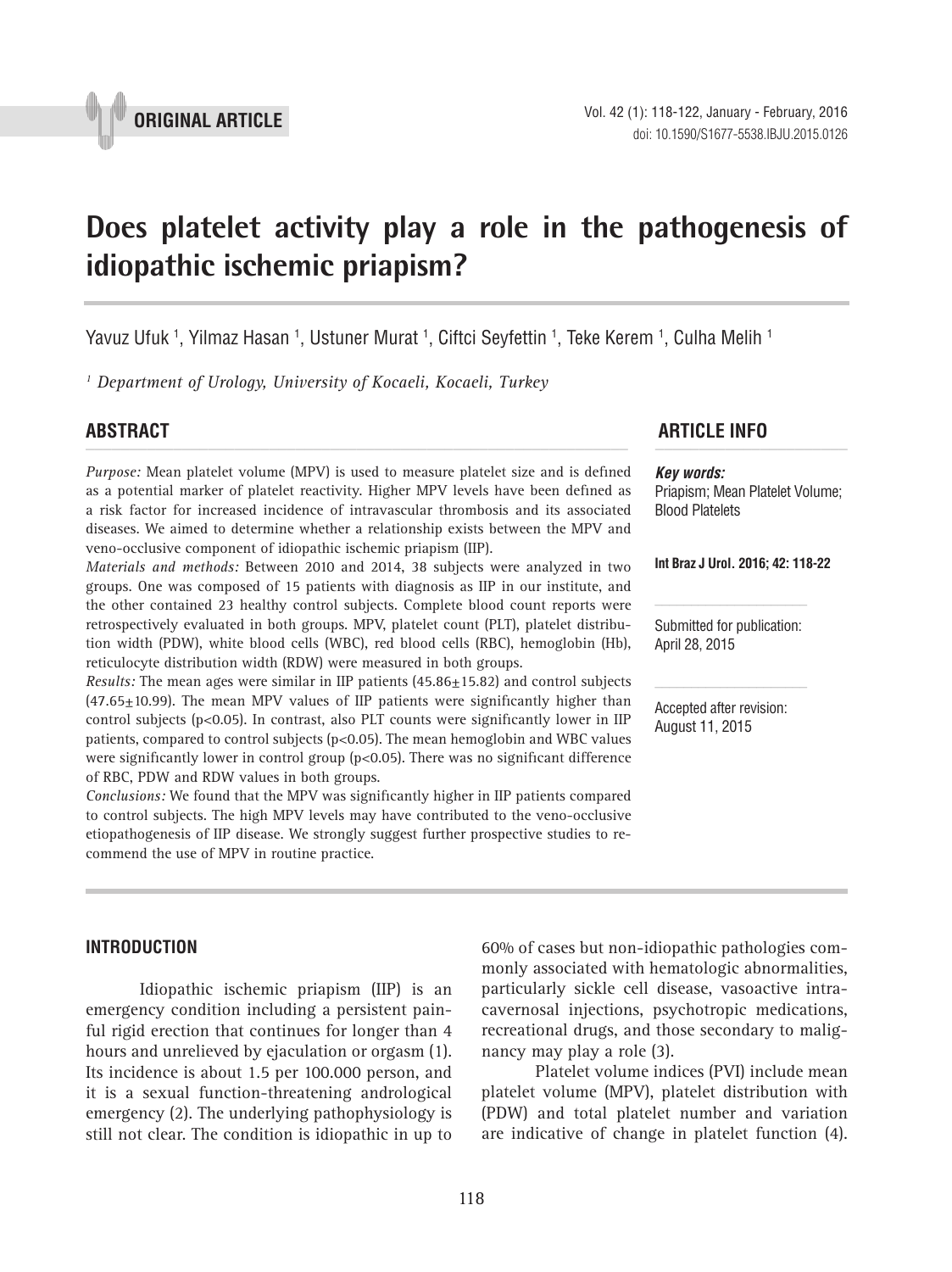MPV is used to measure platelet size and its increase is associated to activation of platelets (5). Higher MPV levels are associated with the increase of other markers of platelet activity, including platelet aggregation, thromboxane synthesis, and expression of adhesion molecules (6). Therefore, it is demonstrated that elevated MPV is associated with ischemic pathologies such as unstable angina, myocardial infarction, ischemic stroke and venous thromboembolism (5, 7, 8).

Because IIP is also an ischemic vascular disease, we aimed to determine whether a relationship exists between MPV and veno-occlusive component of IIP in this study.

#### **MATERIALS AND METHODS**

Between 2010 and 2014, 15 patients diagnosed with IIP in our institute were included in the study as study group. Control group was composed of 23 healthy subjects of similar ages. All patients and controls were Caucasian.

Patient's who complained of persistent rigid erection that continued longer than 4 hours and not relieving by ejaculation and orgasm, were diagnosed as priapism. After a detailed history and physical examination, cavernosal blood gas examinations and confirmatory penile doppler ultrasound were performed. A complete hematologic evaluation including peripheral blood smear was done. Pelvic magnetic resonance imaging (MRI) was performed in all IIP patients. In all patients, that was the first episode of priapism. However, three patients (20%) complained of erection episodes without sexual stimulation that continued for 1-2 hours and terminated spontaneously in the last two years before the IIP episode.

None of the patients had any of the following diseases: systemic diseases (e.g. coronary artery disease, diabetes mellitus, hypertension), hematological disorders (sickle cell anemia, thrombotic thrombocytopenic purpura (TTP), idiopathic thrombocytopenic purpura (ITP), myeloproliferative disorders, leukemia, Bernard-Soulier syndrome, total number of platelets less than  $150\times10^{3}/$ μL or more than 450×103 /μL, peripheral vascular diseases, splenectomy, active infectious disease, malignancy, renal or hepatic failure. None of the

subjects were using anti-platelet or anticoagulant drugs, vasoactive intracavernosal injections, psychotropic medications, or recreational drugs.

Complete blood count, including hemoglobin (Hb), mean corpuscular volume (MCV), white blood cell count (WBC), red blood cell count (RBC), platelet number (PLT), mean platelet volume (MPV), reticulocyte distribution width (RDW) and platelet distribution width (PDW) parameters were measured in both groups. Blood samples were drawn from the antecubital vein and they were collected in tubes containing dipotassium ethylenediaminetetraacetic acid. The parameters were measured by an automated blood counter (CELL-DYN® 3700, Abbott Laboratories).

All data were analyzed with Statistical Package for Social Science database program. The Independent Sample t test was used for continuous variables when variables were normally distributed and equal variations were assumed. The Mann-Whitney U test was used for categorical variables or for continuous variables when they were not distributed normally or equal variations were not assumed. Chi-square test was used to find the relationship between two independent categorical variables. A p<0.05 was considered significant in all statistics.

### **RESULTS**

The mean ages were similar in IIP patients  $(45.86 \pm 15.82)$  and control subjects  $(47.65 \pm 10.99)$ . The duration of rigid erection was  $10.26 \pm 2.07$  in IIP patients. The penile artery flow was found minimal or absent in all IIP patients in the confirmatory penile doppler ultrasound examination. Peripheral blood smear results did not reveal any sign of hematologic disorders. The cavernosal blood gas measurements of IIP patients are shown in Table-1. Patient's had low pH, low  $\textrm{p0}_{\textrm{2}}$  and high  $pCO<sub>2</sub>$  in the cavernosal blood gas measurement. The comparison of complete blood count parameters between control subjects and IIP patients are shown in Table-2. The mean MPV values of IIP patients were significantly higher than control subjects (p<0.05). In contrast, the average number of platelets was significantly lower in IIP patients, compared to control subjects (p<0.05). The mean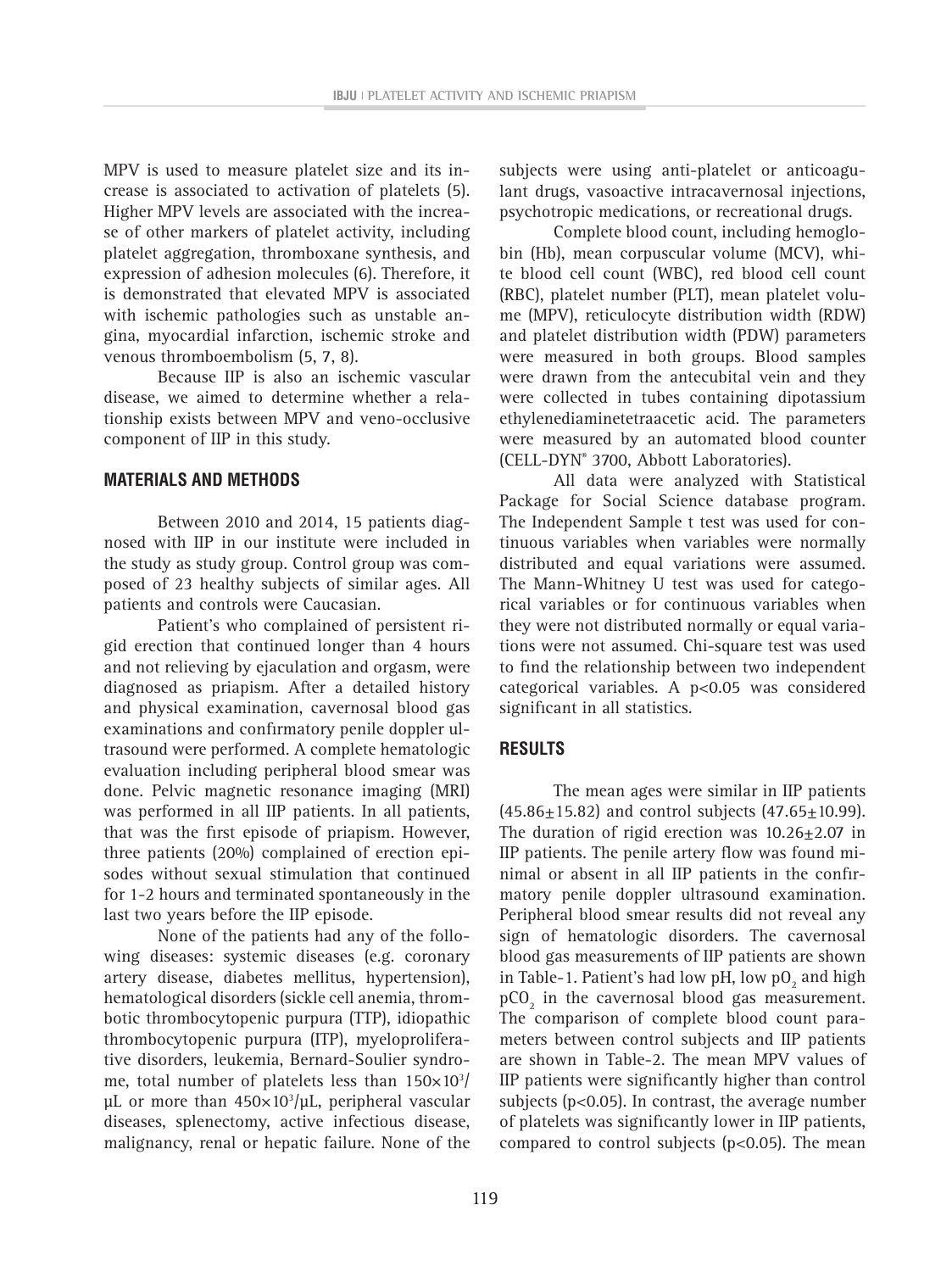**Table 1 - The cavernosal blood gas measurements of IIP patients.**

|                             |                  | Mean $\pm$ sd $*$ |
|-----------------------------|------------------|-------------------|
| <b>Cavernosal blood gas</b> | рH               | $7.04 \pm 0.14$   |
|                             | p0               | $23.71 \pm 4.34$  |
|                             | pCO <sub>2</sub> | $77.64 \pm 10.2$  |

ted a relationship between MPV and varicocele. They concluded that high MPV values which is a marker of increased platelet activity may play an important role on the varicocele pathophysiology. They reported a correlation between the severity of varicocele and MPV (13). Similarly, Mahdavi- -Zafarghandi et al. reported that MPV values with varicocele patients were higher than control group. They found a significant correlation

**Sd\* =** Standard deviation

**Table 2 - The comparison of complete blood count parameters between IIP patients and control subjects.**

|                                        | IIP patients $(n=15)$ | Control subjects (n=23) |       |
|----------------------------------------|-----------------------|-------------------------|-------|
|                                        | Mean $\pm$ sd $*$     |                         | р     |
| Red blood cells (x10 <sup>6</sup> /µL) | $4.63 \pm 0.65$       | $4.99 \pm 0.24$         | 0.061 |
| Hemoglobin (gr/dL)                     | $13.90 \pm 1.73$      | $12.40 \pm 1.06$        | 0.002 |
| White blood cells $(x10^3/\mu L)$      | $9.60 \pm 3.16$       | $7.48 \pm 1.88$         | 0.030 |
| Platelet count $(x10^3/\mu L)$         | $221.46 \pm 76.79$    | $267.82 \pm 51.61$      | 0.032 |
| Mean platelet volume (fL)              | $8.72 \pm 1.82$       | $7.39 \pm 0.86$         | 0.017 |
| Platelet distribution width (%)        | $17.27 \pm 1.45$      | $17.42 \pm 1.46$        | 0.803 |
| Reticulocyte distribution width $(\%)$ | $15.06 \pm 1.13$      | $15.12 \pm 0.12$        | 0.869 |

**Sd\* =** Standard deviation

Hb values and the number of average WBCs were significantly lower in control group ( $p<0.05$ ). There was no significant difference of RBC, PDW and RDW values in both groups.

#### **DISCUSSION**

Platelets are heterogeneous in size and density regarding their activity. Platelets with larger size are metabolically and enzymatically more active (9, 10) and have greater prothrombotic potential (6). Therefore, platelet volume has been assumed as a marker of platelet reactivity (11). MPV is a parameter of complete blood count that is commonly used to measure the average volume of platelets (12). It is the most validated and prominent platelet volume marker (4) and it can be assumed a potential marker of platelet reactivity (5).

MPV was evaluated for the pathogenesis of several urological diseases. Bozkurt et al. reporwith varicocele grade and the level of the MPV (12). Ciftci et al. also demonstrated that the MPV values were significantly higher in patients with vasculogenic erectile dysfunction and they suggested that high platelet activity and total platelet count play a role in the pathogenesis of vascular complications such as cavernosal arterial insufficiency in vasculogenic erectile dysfunction (14). On the other hand, several studies found a significant relationship between high MPV levels and ischemic stroke (7, 15, 16). Additionally, Bilgic et al. found that elevated MPV was significantly associated with worse outcomes in acute mesenteric ischemia (17).

In the present study, we found significantly higher MPV levels in IIP patients compared to healthy controls. There are two hypotheses to explain the higher MPV levels in IIP patients. First, the MPV levels may be normal without priapism episodes just as control subjects and it acutely in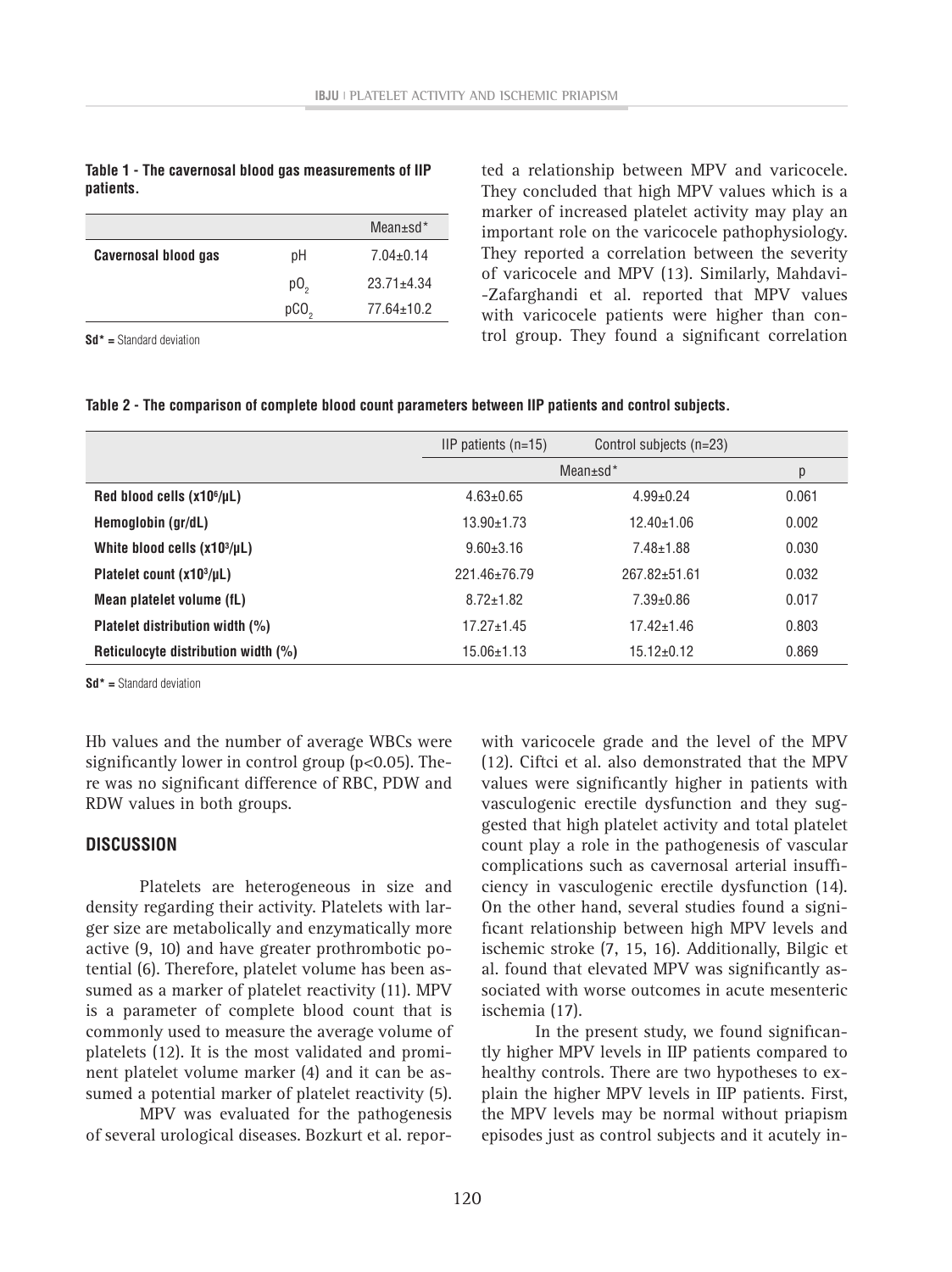creases at the time of priapism episodes because of various inflammatory conditions or loss of platelets. It is already demonstrated that platelet production is regulated to preserve a constant total body platelet mass (18). The PDW is computed as the coefficient of variation of the average volume of the platelet population. A high PDW indicates that the platelets are more variable in volume than normal (19, 20) and it can be a sign of active platelet release (21). However, we found that the PDW levels were similar between IIP patients and control subjects. Besides that, total platelet count was significantly lower in IIP patients compared to control subjects. Platelets would be down regulated in IIP patients in order to maintain a constant total platelet mass because of higher MPV levels (larger platelets). These findings demonstrated that IIP patients regulated the MPV, PDW and total platelet count values in a chronically time period in order to maintain a constant total platelet mass.

Second, some people may have more active platelets with higher MPV levels and these people may have greater risk for episodes of priapism. Although the etiopathogenesis of IIP remains unclear, the pathophysiology of the condition includes venous outflow occlusion and the resultant cessation of cavernosal arterial inflow leading to hypoxia and micro vascular thrombosis of the corpora cavernosa (22). Upadhyay and colleagues examined the histology of the corpora cavernosa in patients with prolonged priapism. They revealed that an organized thrombus filling the cavernous sinuses caused venous obstruction, stasis and recurrent priapism (23). Probably, metabolically and enzymatically more active platelets with higher MPV levels leading to a tendency of thrombus formation in the cavernous sinuses may have contributed to the pathogenesis of IIP. Also, Braekkan et al. demonstrated that higher MPV levels were significantly associated with higher risk of venous thromboembolism pathogenesis (24). Addionally, higher MPV levels have been defined as a risk factor for increased incidence of intravascular thrombosis and its associated diseases (7, 8, 14-17, 24-27). Consequently, according to these findings, metabolically and enzymatically more active platelets with higher MPV levels may have contributed to the pathogenesis of IIP. Hence, higher levels of MPV and lower total platelet counts would be predictive for IIP in a risk based approach.

In the present study, WBC and hemoglobin concentrations were found significantly higher in IIP patients compared to control subjects. However, the mean levels of both parameters were ranged in normal spectrum. Acute inflammation would be a possible cause of the slightly increase of leucocytes. In addition, although hemoglobin concentration was higher, red blood cell counts were similar in both groups.

This study has some limitations. The number of IIP patients was relatively small in the present study. While evaluating the prothrombotic activity, other markers of platelet activity including beta-thromboglobulin, platelet factor IV and fibrinolytic status are lacking in the present study. For more insight on the hemodynamics in IIP, studies with large population and assessment of platelet activity with additional markers must be performed.

We found MPV values significantly higher in IIP patients compared to control subjects. The high MPV levels may have contributed to the veno-occlusive pathogenesis of IIP disease. We strongly suggest further prospective studies to recommend the use of MPV in routine practice.

## **ABBREVATIONS**

- **IIP =** Idiopathic ischemic priapism
- **MPV =** Mean platelet volume
- **MRI =** Magnetic resonance imaging
- **TTP =** Thrombotic thrombocytopenic purpura
- **ITP =** Idiopathic thrombocytopenic purpura
- **Hb =** Hemoglobin
- **MCV =** Mean corpuscular volume
- **WBC =** White blood cell
- **RBC =** Red blood cell
- **PLT =** Platelet number
- **PDW =** Platelet distribution width
- **RDW =** Reticulocyte distribution width

## **CONFLICT OF INTEREST**

None declared.